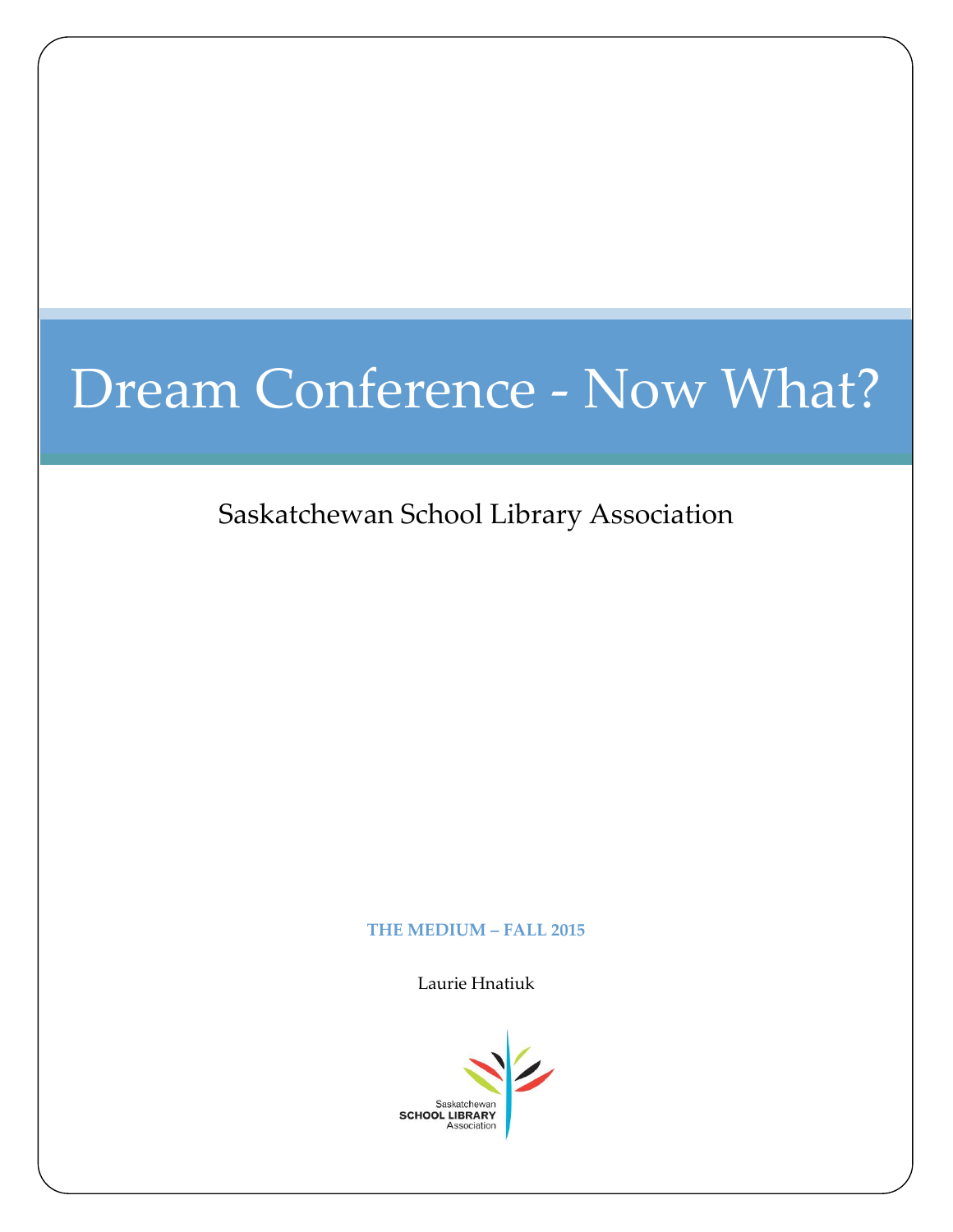## **Dream Conference - Now What?**

## Saskatchewan School Library Association

It has finally happened - that one dream conference that you follow on Twitter or have heard so much about from others has been okayed and/or funded and you actually are going!

For me that reality came last year at our final SSLA meeting. SSLA provides so many things to teacher librarians from "*The Medium* "publications and blogs to annual conferences to Learning Events with "the" latest presenters and trendsetters BUT what you might not know is that after serving for two terms (four years) on the Executive you are given some funding to attend a conference that will help you (and SSLA) with professional development! This year it was my turn and ISTE (International Society for Technology Educators) has always been the Dream Conference for me especially after two other executives attended the previous year. So for me it was a no brainer - ISTE in Philly and even better my good friend Tracy who went last year and also was on the Executive and has written numerous articles for the *The Medium* wanted to go again*.* 

In this article I hope to provide you with some helpful tips about attending a larger conference with specific references to ISTE.

## **Before We Went**

## Lodging

It may seem obvious but with a large conference such as this one - it was important to book lodging ahead of time to ensure that we had a place to stay and could fit into our budget. We booked our lodging late November for the July conference. ISTE will also offer ideas but we knew our budget might not match with their ideas. It was also important to consider what we both wanted. So the questions we thought about were…

- how will we get to our lodging from the airport and then back?
- how close do we want to be what was the max distance we were willing to walk or did we want the ease of being in our space within 5 - 10 minutes?
- what type of space did we want?
	- general room to crash
	- B&B
	- apartment from Airbnb
- how easy is it to get to and from the conference from our lodging?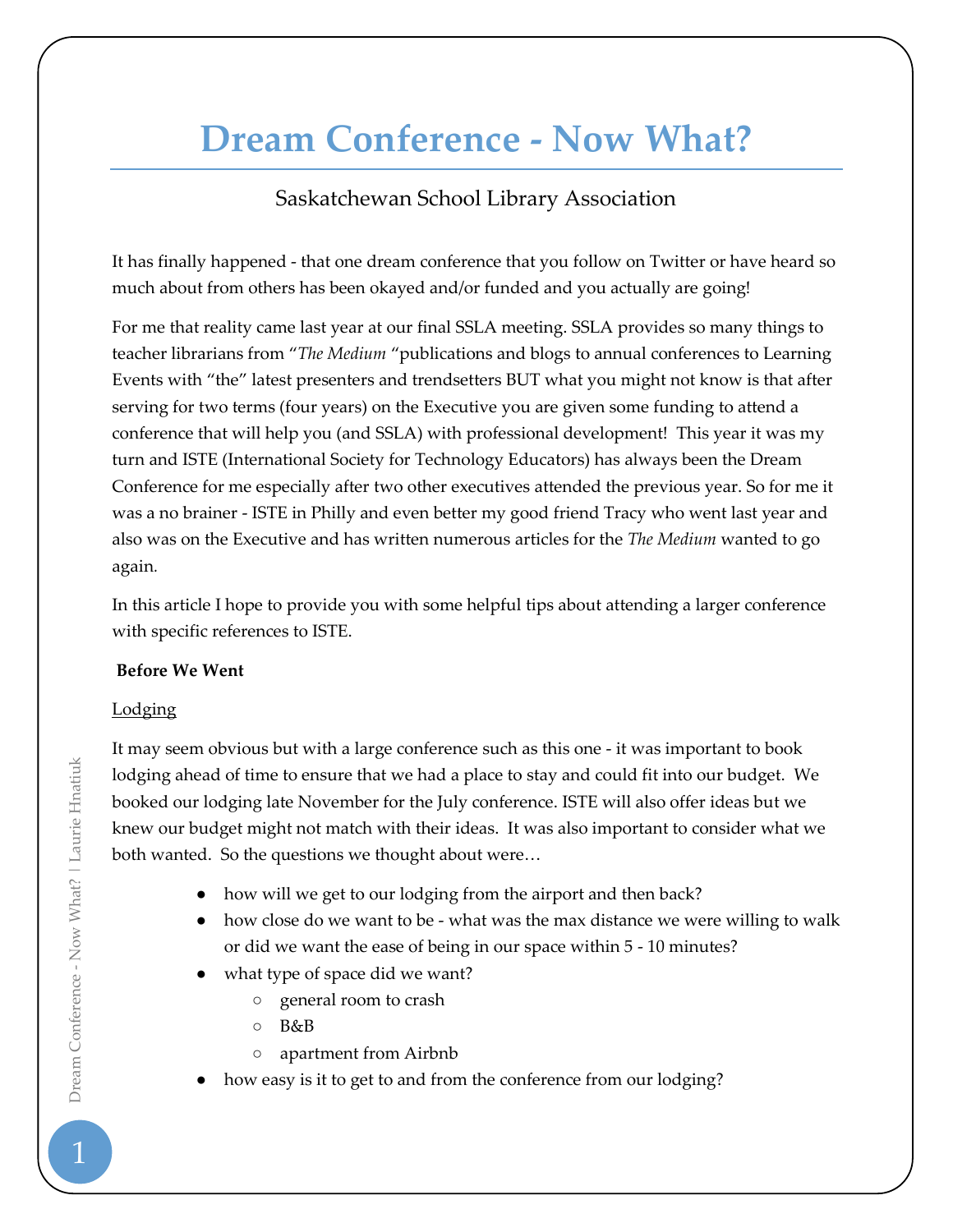- $\circ$  is it within walking distance if not how will we get there and how much will it cost
- how long would it take to get to the conference? for our conference sessions started at 8 a.m. and could end as late as 7:00 p.m.

In the end we had decided to stay at the **Conwell Inn on Temple University**. We wanted a place to crash and knew we wouldn't have the energy to cook but could have something for breakfast. On the map it was too far to walk so we knew we would need to take some public transportation to and from. From blog posts and webinars prior to the ISTE conference we heard to take the train into CIty Center would be the cheapest and fastest way to get in. It cost us \$8 dollars to get to CIty Center by train - a taxi would have been a lot more. So be on the lookout for webinars and posts prior to your specific conference.

## Conference Planning

After registering for the conference - ISTE recognizes there are different ways to learn and also different areas you wish to focus on. They have identified four core areas but underneath you can see these four areas are further broken down

## **Listen and Learn**

## Sit back and soak up the learning.

Listen and Learn sessions include:

- Lecture. One or more presenters deliver a traditional lecture.
- Research paper. Two or three research papers are presented consecutively. Monday research paper sessions are presented in the roundtable format including interactive discussion.
- Panel. Two or more experts discuss a specific topic.
- · Multi-presentation. Several presenters deliver a round-robin series of fastpaced perspectives on a common topic or theme.
- Snapshot. Two half-hour presentations focused on a particular solution, tool or resource are combined into one hour-long lecture session.

## **Engage and Connect**

Network and socialize with like-minded peers.

Engage and Connect sessions include:

- . Birds of a feather. Join an informal discussion with colleagues on a topic of common interest.
- Meeting. Meet with fellow participants in a formal public or private gathering with a structured purpose or agenda.
- Social event. These include both hosted and no-host events sponsored by ISTE or one of its Professional Learning Networks (PLNs) or affiliates.
- Sponsor activity. Participate in a variety of demonstrations and activities hosted by our conference sponsors.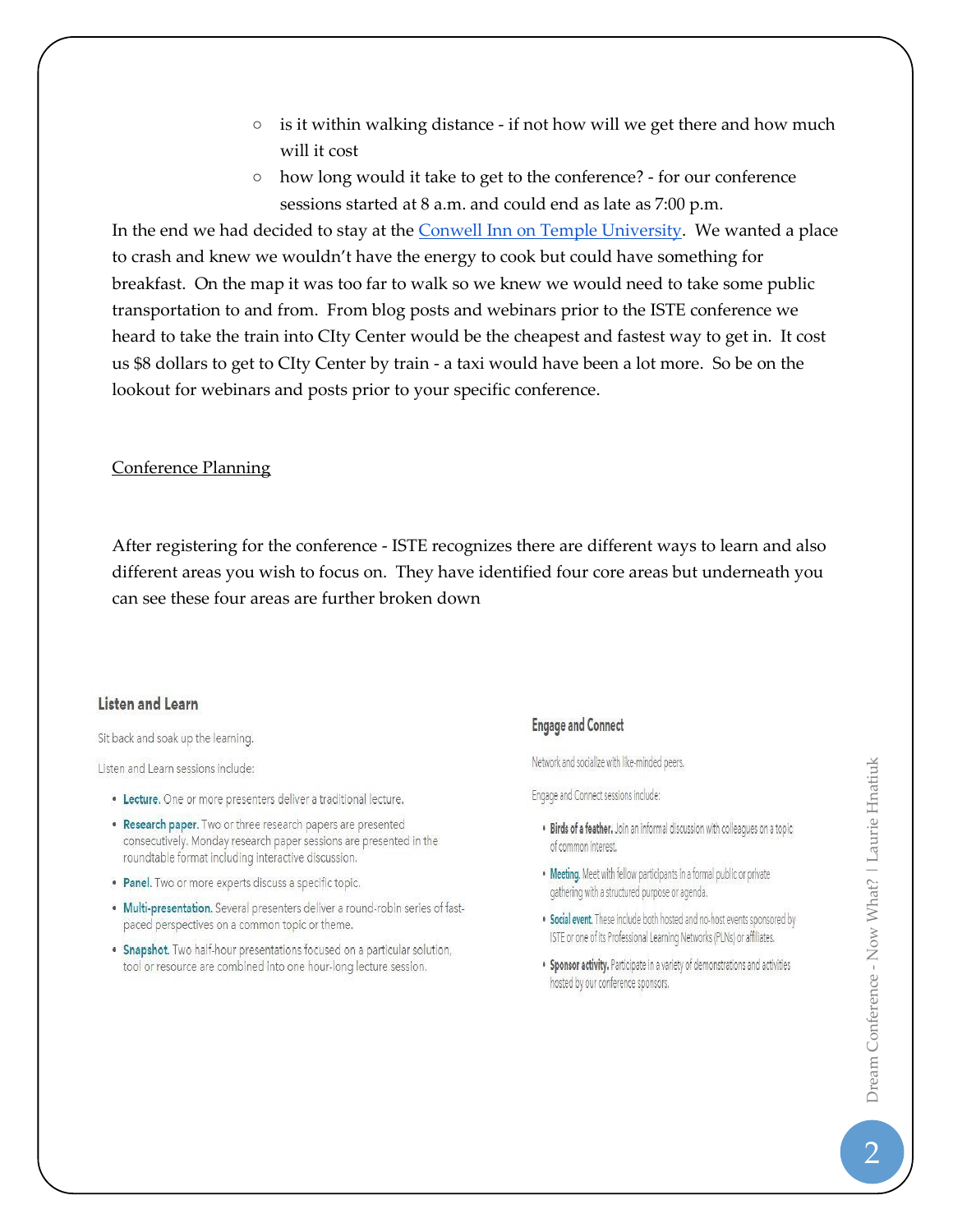## **Explore and Create**

Learn by doing.

Explore and Create sessions include:

- BYOD. Explore new resources and develop your skills with extensive hands-on activities using your own device. Participation is free but requires pre-registration.
- . Playground. Explore experiential environments and "play" with interactive technologies that enhance creativity and learning.
- Workshop. Dive deep during a 90-minute, three-hour or six-hour<br>workshop. Enrollment is limited, and pre-registration and additional fees are required.
- Learning academy. Full-day learning opportunities provide a hands-on, curriculum-integrated, project-based series of sessions on a unique topic. Enrollment is limited, and pre-registration and additional fees are required.

## Participate and Share

Interact with presenters or peers as you learn.

Participate and Share sessions include:

- . Interactive lecture. Follow the lecture on your own device and participate in hands-on activities.
- . Forum. Engage with content curated for your specific job or curriculum focus. Forums may require pre-registration or additional fees.
- . Poster. Explore a variety of projects in a multi-booth environment where you can engage with presenters one on one or in small groups.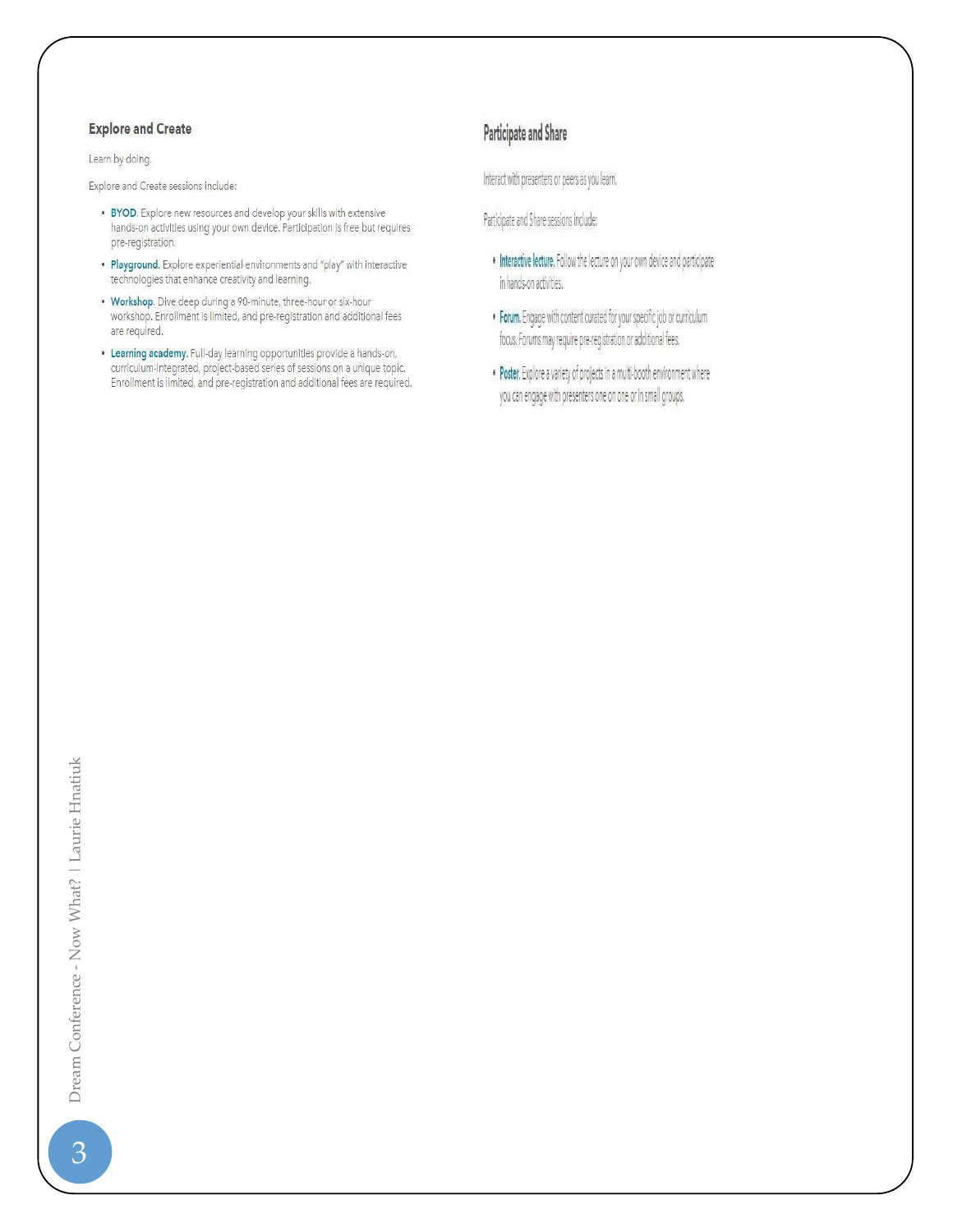They also provided an infographic outlining steps but I always want more detail especially when you see how many topics can go underneath each learning area. They also reference sessions by areas of interest.

Leadership develops and articulates a vision for the role of technology in educational programs.

- · Assessment/using data
- · Community outreach
- · Educational policy and leadership
- · Funding and accountability
- · Integrating standards
- · Technology planning and evaluation

Professional Learning focuses on the training and development of leaders, teachers and other educators.

- · Best practices and models for coaching
- · Online professional development
- · Professional development models
- · Teacher education

Technology Infrastructure focuses on the technology, resources and policies necessary to build the infrastructure for effective teaching, learning and administration.

- · 1:1 programs
- · BYOD/BYOT implementation
- · Cloud computing
- · Data systems
- · Emergent technologies
- · Networking strategies/solutions
- · Safety and security

Digital Age Teaching and Learning covers all aspects of technology use in the learning environment.

- · Assessment/evaluations/standards
- · BYOD/1:1 instructional programs
- Communication and collaboration
- Constructivist learning/maker movement
- Creativity and productivity tools
- · Differentiated instruction
- · Distance, online and blended learning
- · Early childhood/elementary
- · Flipped learning
- Games and simulations
- . Innovative learning environments
- · Instructional design and delivery
- Literacies for the digital age
- · Mobile learning
- Online tools and resources
- Open educational resources
- · Personalized learning
- · Programming and robotics
- · Project-, problem- and challenge-based learning
- · Storytelling/multimedia
- · Special populations/assistive and adaptive technologies/UDL
- · Web 2.0 integration

So you can see why it is more than a bit overwhelming. ISTE provides you a way to search and plan using the program guide and by allowing you to star sessions you are interested in to see later. When logged in you can go back and view sessions that you have marked as favourites. This can help you narrow down topics and you can also search in a variety of ways (day, topic, grade learning style) individually or all at once. These filters are extremely useful to find sessions that you are interested in.

So I started initially by exploring and checking out different filters to see what types of sessions there were available. I looked for past presenters such as Naomi Harm and Shannon McClintock Miller and people I followed on Twitter such as Adam Bellow and Diana Rendina. I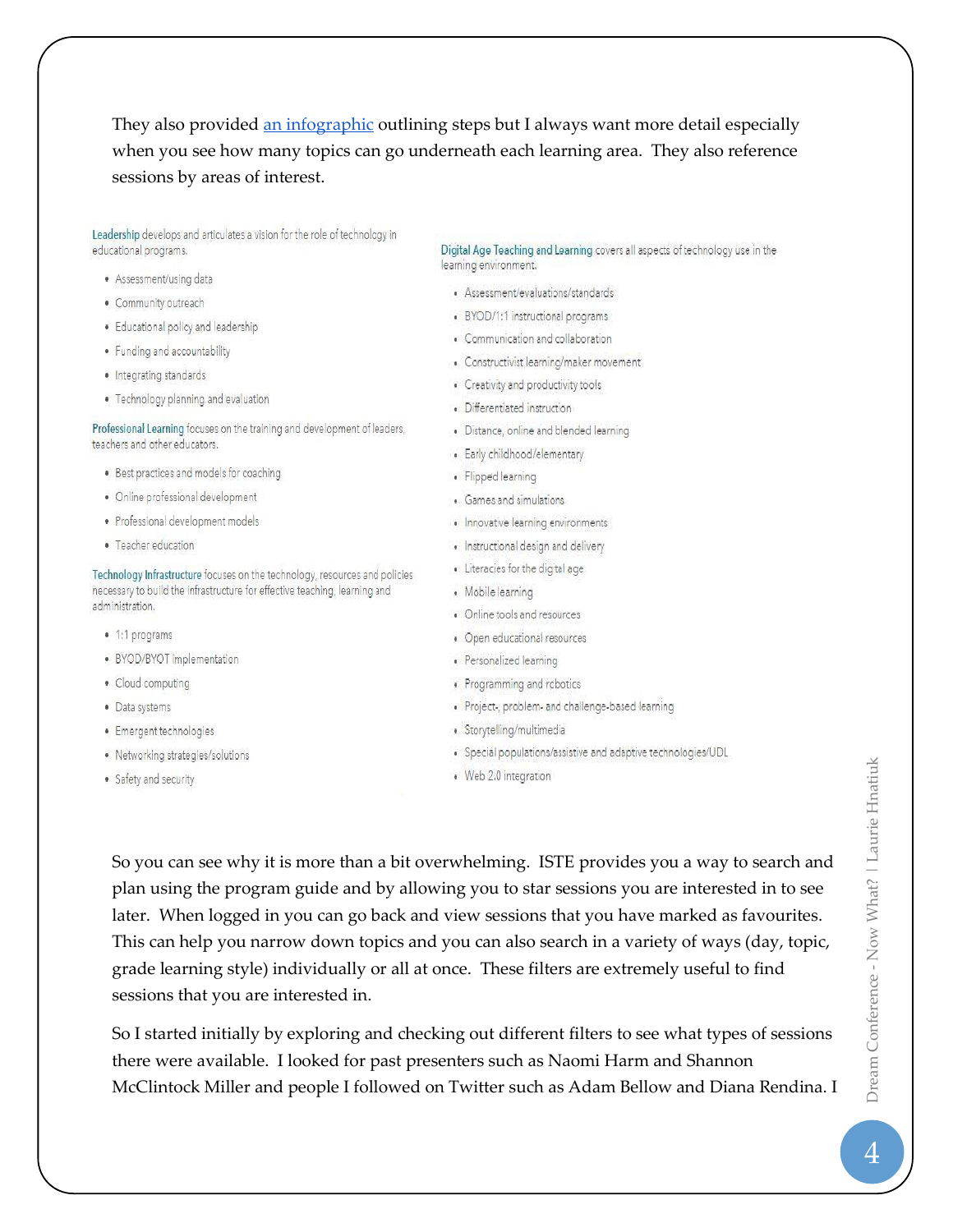looked at grade levels and topics and formats and various combinations - searching alone using the different filters was a fun way to explore and learn all that ISTE has to offer

While searching, I learned that each session had a brief overview and also had to include a program summary of what would happen during their time as well as research that supported their sessions.

| ST<br>$-2015$<br>PHILADELPHIA<br><b>JUNE 28-JULY 1</b><br><b>EXHIBITORS  </b><br><b>PRESENTERS</b><br>  PROGRAM   EXPO   ATTEND   ENGAGE   ABOUT<br>AT A GLANCE |
|-----------------------------------------------------------------------------------------------------------------------------------------------------------------|
| Program search<br>Search all                                                                                                                                    |
| Browse the program by:<br><b>All sessions</b><br>Date                                                                                                           |
| Saturday Sunday Monday<br>Tuesday Wednesday<br>Focus                                                                                                            |
| Digital age teaching and learning Leadership<br>Professional learning Technology infrastructure<br>Format                                                       |
| Listen and learn Participate and share<br>Explore and create Engage and connect<br>Presenter<br>All sessions, organized by presenter                            |

So even though I may not be able to attend everything at once I could mine resources and find new contacts on Twitter which to me would also provide PD before during and after the conference. Powerful ah ha moments!

A major planning tip is you need to register for social events and BYOD sessions EARLY as they fill up quickly and you are only allowed to register for one BYOD session a day so you need to choose carefully. Below is an example of the details that show up for sessions. This was one of the BYOD sessions I attended.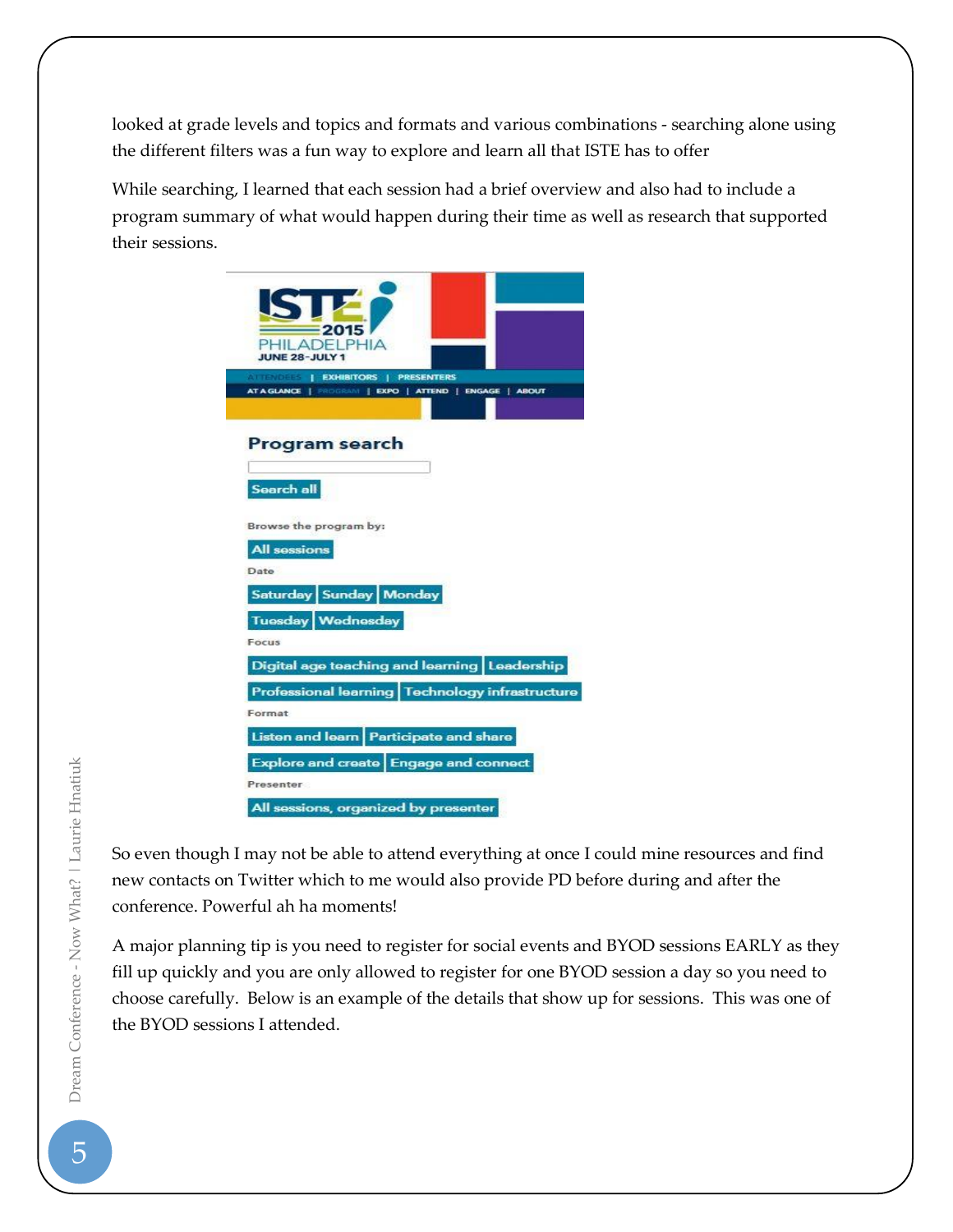## 10 Little Fingers: Integrating SAMR in the Primary Grades B225

## Registration required. Confirm availability onsite at Ticket Availability.

[Explore and Create: BYOD] Monday, June 29, 12:45-1:45 pm **PCC 118B** Nicole Baselice<sup>O</sup> Melissa Filotas

We'll guide you through early childhood applications of the SAMR model. We'll feature authentic lesson examples designed to meet the highest levels of SAMR and share tools, including Google Apps, blogging and video. Come learn how to enhance student achievement and higher-order thinking with technology.

## **Evaluate this session**

| Skill level:                 | Intermediate                                                                                                                                                                                                            |
|------------------------------|-------------------------------------------------------------------------------------------------------------------------------------------------------------------------------------------------------------------------|
| Device requirements:         | Participant devices required                                                                                                                                                                                            |
| Applicable device(s):        | Laptop, Chromebook, Tablet                                                                                                                                                                                              |
| Applicable platform(s):      | Mac, Android, Chrome OS, iOS, Windows                                                                                                                                                                                   |
| Focus:                       | Digital Age Teaching & Learning                                                                                                                                                                                         |
| Topic:                       | Early Childhood/Elementary                                                                                                                                                                                              |
| Grade level:                 | <b>PK-5</b>                                                                                                                                                                                                             |
| Subject area:                | STEM/STEAM                                                                                                                                                                                                              |
| <b>ISTE Standards:</b>       | Teachers: Facilitate and Inspire Student Learning and Creativity<br>Teachers: Design and Develop Digital-Age Learning Experiences and Assessments<br>Teachers: Promote and Model Digital Citizenship and Responsibility |
| Common Core State Standards: | English : Reading (K-5)<br>English: Writing (K-5)<br>Math: 3-5                                                                                                                                                          |

## **Proposal summary**

#### Less...

## **Purpose & objective**

During this hands-on session, participants will be given an overview of the SAMR (substitution, augmentation, modification, and redefinition) Model to help them understand how to effectively integrate technology tools into lessons to enhance student understanding and achievement. Since the ultimate goal is for educators to reach the higher levels of the SAMR Model, participants will be exposed to numerous examples of how to transform technological lessons to meet the modification and redefinition stages. This session will include access to products and supplemental materials and will help teachers gain ideas of lessons through authentic examples from teachers at Lake Mary Preparatory School. Come join us to learn about how blogging, Google Apps, video, and other technological tools can meet the modification and redefinition stages of the SAMR Model and help students develop higher-order thinking skills.

## **Outline**

Overview of SAMR - 5 minutes Kindergarten Example of SAMR Application - 10 minutes Second Grade Example of SAMR Application - 10 minutes Fifth Grade Example of SAMR Application - 10 minutes Interactive Activity - 15 minutes Q & A Session - 10 minutes \* Resources will be provided to foster collaboration beyond this session and conference.

## **Supporting research**

This session is inspired by the work of Dr. Ruben Puentedura. http://www.hippasus.com/rrpweblog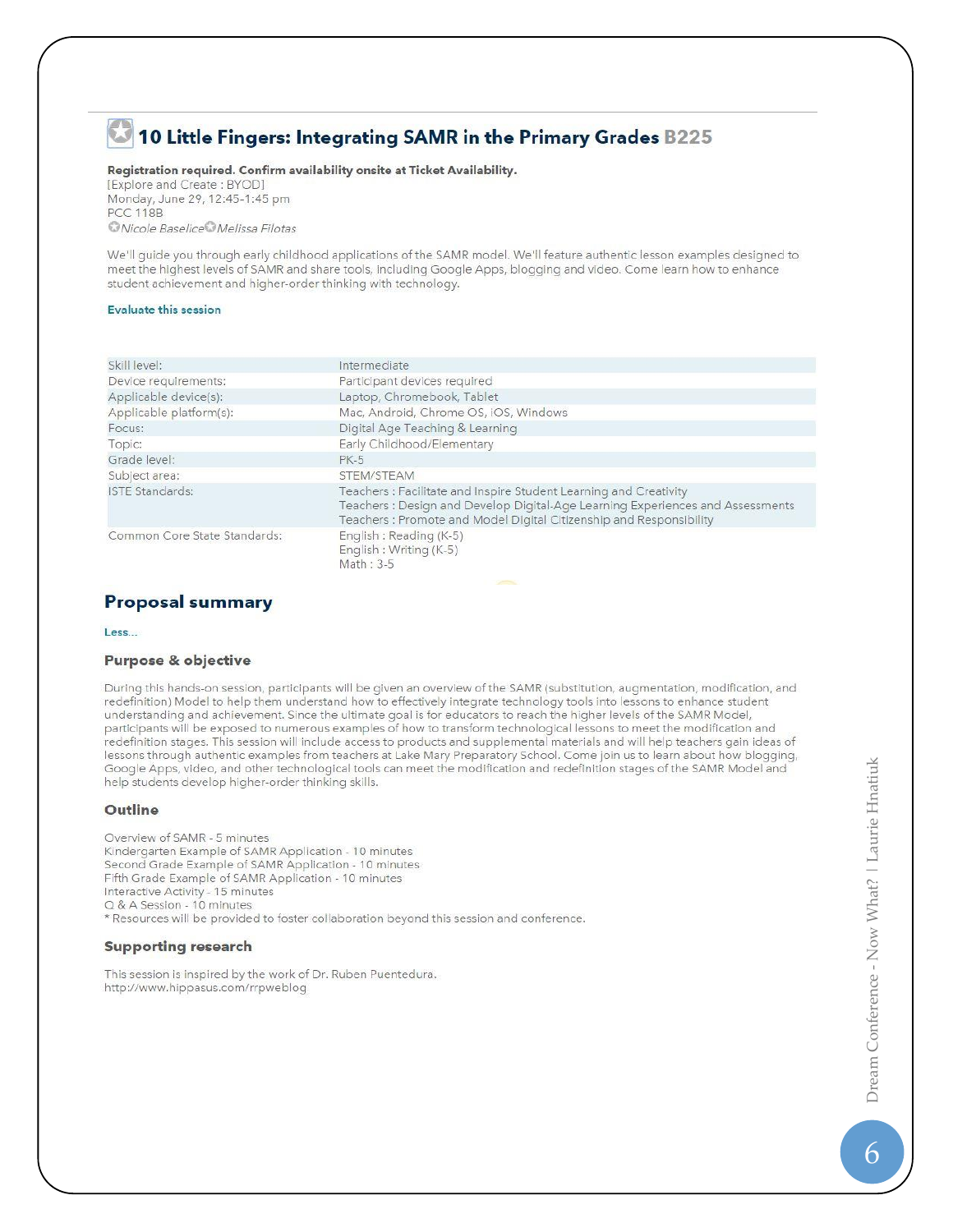So you can see the detail that also has to be done when submitting a proposal to present at ISTE!

Finally the last part of the session summary was some biographical information about the presenters. Again useful for adding to your PLN.

## **Presenters**





C Nicole Baselice, Lake Mary Preparatory School

Since entering the field of education in 2001, Nicole has taught high school English, middle school Language Arts, preschool, and kindergarten before settling into the 2nd grade classroom in Lake Mary, Florida. Nicole holds a B.A. in English/ Education from Rowan University in Glassboro, New Jersey. She currently holds a M.S. in<br>Education Media Design & Technology from Full Sail University. She is a certified Google Education Trainer and implements Google apps into her 2nd grade classroom. In March 2014, Nicole founded Ultimate Tech Time, LLC, a company that provides training and technical education for people of all ages.

Melissa Filotas, Lake Mary Preparatory School

Melissa Filotas is an educational technology specialist at Lake Mary Preparatory School in Lake Mary, Florida. In her role, she is responsible for helping teachers integrate technological tools into sound, pedagogical lessons in order to help students master the 21st century skills and become proficient in the ISTE NETS. Melissa spends much of her time providing teachers with one-on-one training and support, along with school-wide professional development sessions that focus on the enhancement of lessons through the use of technology. She enjoys working with teachers transforming traditional lessons into technology-rich ones that promote higher-order thinking.

## Packing for ISTE

Many of you read blog posts and so again may be familiar with some of suggestions made in regards to pack for the conference. I had read Gwyneth Jones aka [The Daring Librarian's post](http://www.thedaringlibrarian.com/2011/10/daring-conference-packing-tips-tricks.html), and also most recently [Diana Rendina's post on tips for surviving and thriving at ISTE](http://renovatedlearning.com/2015/06/19/10-tips-for-surviving-and-thriving-at-conferences/). Reading these gave me some helpful tips and future purchases that I will make. Most helpful tips in no particular order are:

- 1. Wear comfortable shoes! With all the walking within the convention to and from sessions, visiting the Expo and perhaps getting to and from the conference this was a must. I had a pair of walking sandals that I could use in the evening and a pair of runners. So choose wisely in terms of your luggage space and for your feet.
- 2. Bring a water bottle and snacks. This year there were 23 000 people in attendance which means lineups for food and water. I packed my water bottle or kept a pop bottle I could easily refill so I did not have to stand in line. There are lots of water stations that do not have the line ups. Snacks will be important if you cannot eat at regular times as nearby food will be full of lineups. I found that by eating later (around two) I didn't have to wait long or at all.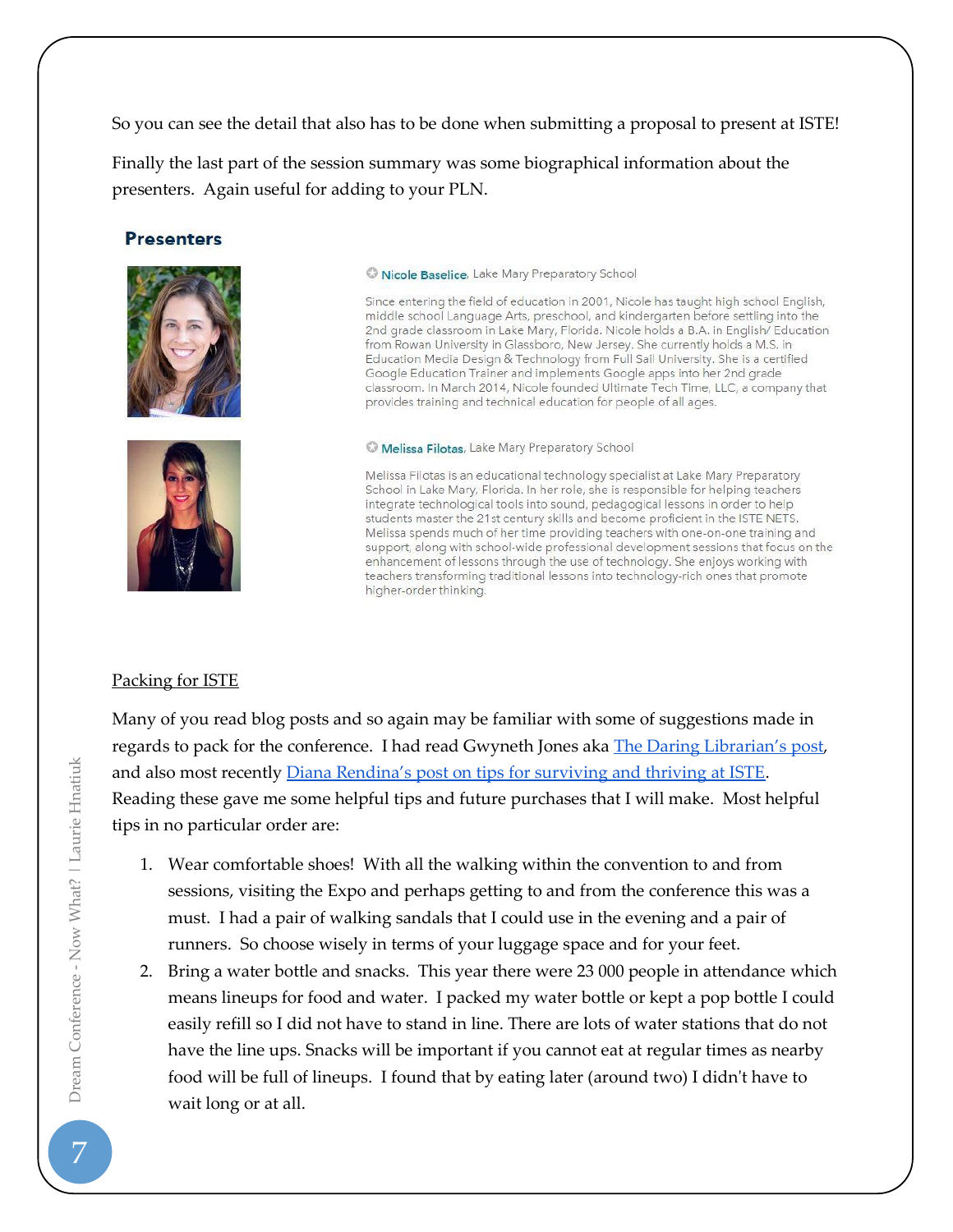- 3. Plan to eat! Make sure you provide some time to get something substantial to eat. On Monday and Tuesday of ISTE sessions ran from 8 a.m. to 7 p.m. if you wanted to go hard core.
- 4. Bring along power and/or plug ins. I did need to recharge and having a strong portable charger came in handy on more than one occasion either for myself or for a friend. Mine also had 2 USB ports so I could charge my iPad and iPhone at the same time or share with someone else. Also having a place to easily access your cords is helpful too. I had to bring two different cords because of the different versions of Apple products. Diana Rendina talks about [Grid it](http://www.amazon.ca/gp/product/B002HU27UW/ref=s9_simh_gw_p229_d0_i2?pf_rd_m=A3DWYIK6Y9EEQB&pf_rd_s=desktop-1&pf_rd_r=16VKCNKMJXM731R90JKS&pf_rd_t=36701&pf_rd_p=2055621862&pf_rd_i=desktop) and it is something that I am looking in to purchase. Right now I am considering buying one that will allow me to fit  $\frac{my}{Pad}$  into it as well as having all the necessary accessories easily accessible.
- 5. Although I did not read this anywhere one of the tips I found very useful was arranging the apps I would use the most to be on the front page of my phone. Think about the apps you are going to want to easily access so you are not having to open folders or scroll through pages. I placed all the apps I thought I would need easily accessible with one hand. These apps included
	- ISTE app
	- Periscope new twitter app so you could watch live streaming
	- Hootsuite can follow different twitter threads and be able to post
	- A QR scanner so you can quickly scan different codes at poster sessions
	- Access to app you using for curation (Evernote, Storify etc.)
	- Apps for sessions you are attending (I added Minecraft)

## Curating and Learning at ISTE

This is another important factor to consider when attending a large conference. There will be the Twitter feed and QR codes everywhere and impromptu conversations with people who are attending. How will you keep track of all that information that is coming at you so quickly? Again I read some blog posts to see how others curated information and was willing to risk learning and trying new ways to curate information.

So here is how I managed at ISTE…

- 1. Have a way to follow the Twitter feed.
	- I use Hootsuite but there are other applications that you can use.
	- This year seemed strange to previous years as the official twitter feed was #ISTE2015 - when in the past it was just the last two digits of the year #ISTE15 so I had a stream for both as many want those extra 2 characters I also followed